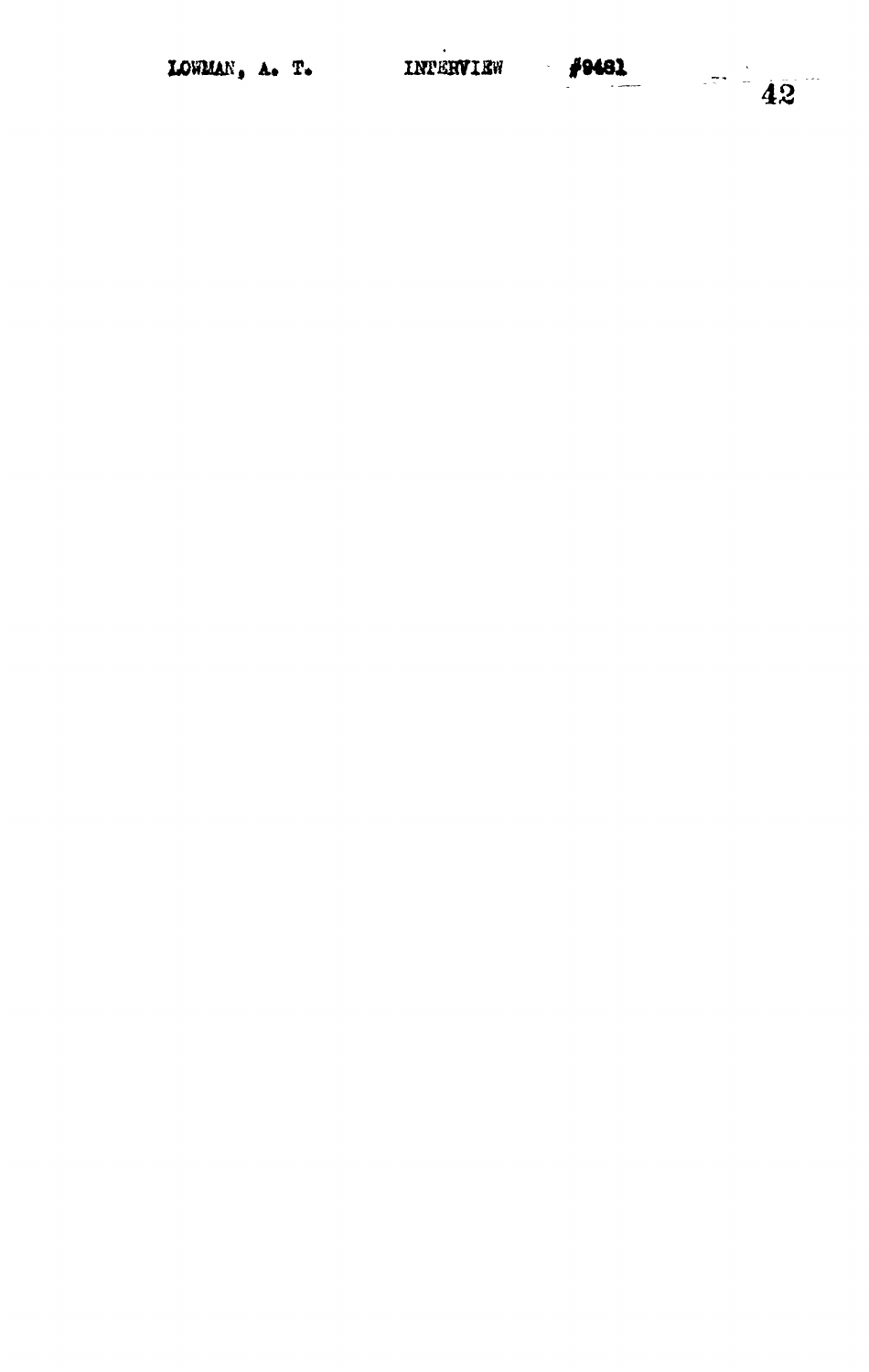LOWMAN, A. T. INTERVIEW. 9481

Augusta H. Ouster Investigator December 10, 1937.

# Interview with A. T. Lowman Geary, Oklahoma

I made preparations to bring my family to Oklahoma and in doing this I put double sideboards on the wagon and then put twelve inch over jeta on the top. l a thta way I had plenty of room for our beds and lots of room under the beds to store away things that we wanted to bring out here with us. I had a good cover on the wegon and we cid not fear any of the rain storms we had while we were on the road.

I brought my wife and six children with me. We came from Nebraska and were twenty two days on the road. I had four horses and we needed them as our load was heavy for the kind of roads we had. That was in 1893.

Most of the rains came at might. One time we camped in a grove of big trees in Kansas. We were near the edge of the grove and on the east side. There was a farm house near and we got permission to camp there. There was no sign of a storm when we went to bed but

 $\mathbf{v}$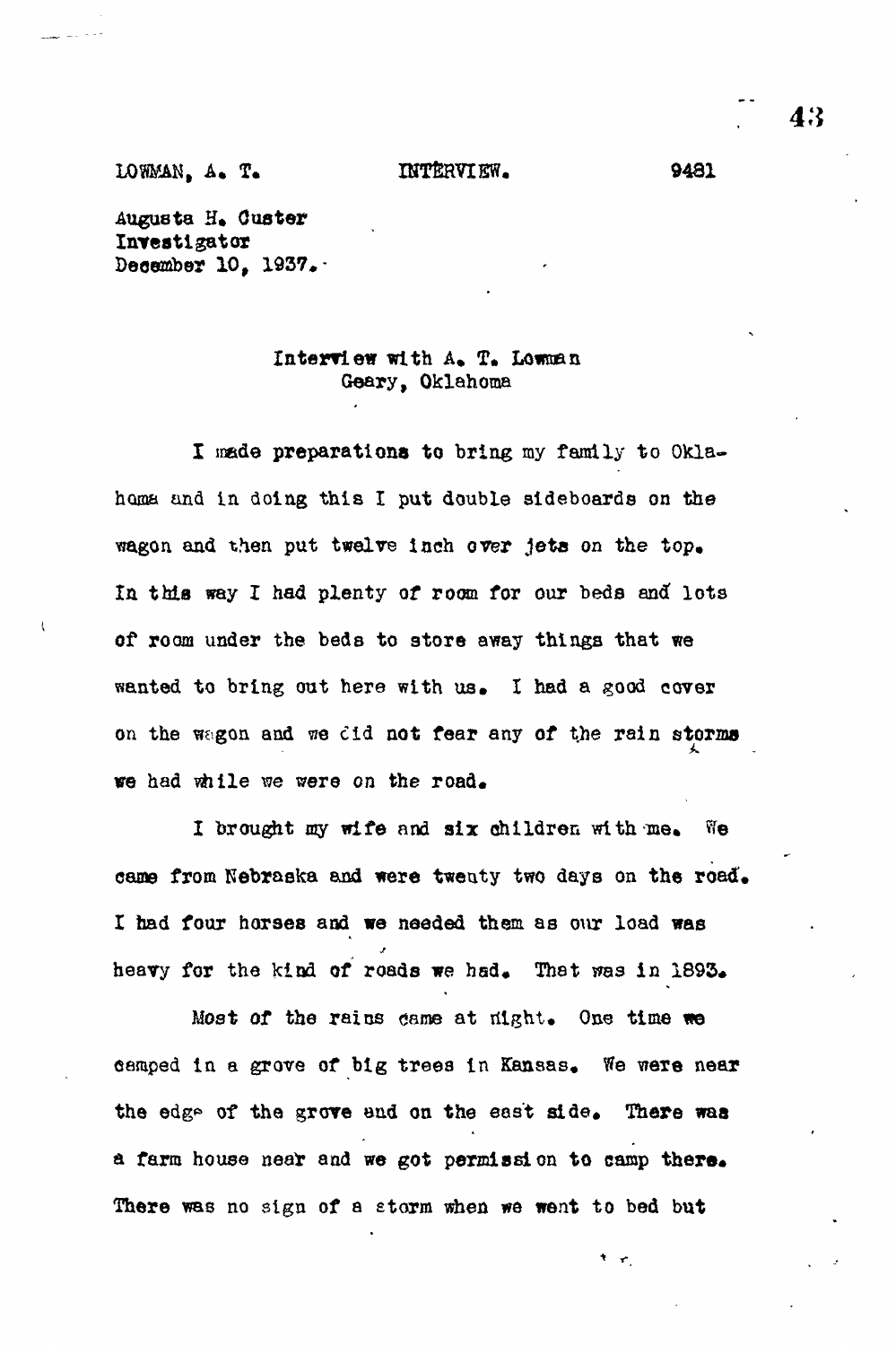$\overline{2}$ 

about nine o'clock the wind was blowing and those trees were bending over us and there was almost a tornado. The farmer's wife got scared and thought of that woman and children out in a covered wagon. She sent her husband with a lantern to find the wagon and get the woman and children. But the farmer was wet and we were not and the wind almost blew out the lantern flame and we were too comfortable to get out in the storm so he went back without us but . our children were like all other children when they were awakened they wanted a drink and the farmer was kind enough to bring them some water even in the storm.

When we arrived in Dewey County I had a little money; this did not last very long, and the first winter the horses had to rough it like the Indian ponies as I could not buy feed for them.

Many settlers were cutting cedar posts on the north side of the South Canadian River. I thought I had just as much right to those posts as any one else, so I went over the river and out posts, hauled them to El Reno and sold them for 5 cents each. It would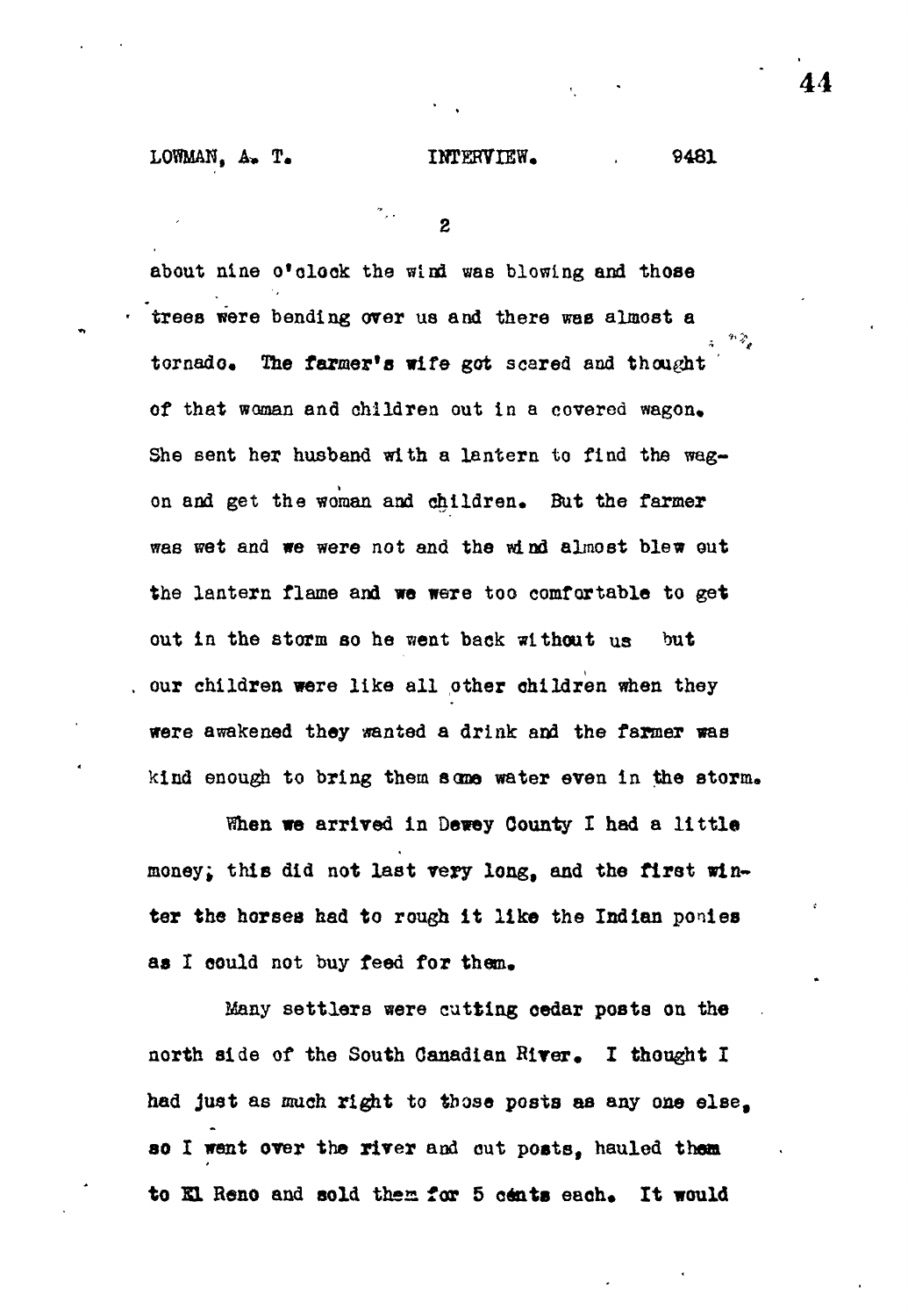take me seven days to out and haul a load of posts\* I got about \$5\*00 **for** a load and this would buy coffee which was the power of 25 cents\* Good salt porks for 25 cents\* Good salt porks for 25 cents\* Good salt porks f<br>The power of 25 cents\* Good salt porks for 25 cents\* Good salt porks for 25 cents\* Good salt power of 25 cents or bacon was 4 cents per pound and one hundred pounds of flour was only #l\*50e I would always invest eny extra money in flow I always had flow  $\mathcal{I}$ on hand  $\sim$  This came in very handy one title experimental  $\sim$ had an awful snow storm\* The drifts were deep and did not melt very soon\* I loaned out eleven hundred pounds of flower to my neighbors during that stormatic that stormatic that stormatic that stormatic that stormatic that stormatic that stormatic that stormatic that stormatic that stormatic that stormatic that stormatic t

In the spring  $\alpha$  was busy breaking up so  $\alpha$ my wife woulu take one team and some of the children anu go out and pieic up bones that were scattered out over the prairie and also in the canyons along the  $\frac{1}{2}$ to E1 Reno and get \$5.00 for it. Svery hit of this money helped to make a living; we bought as few clothes as we could get along with.

If I had my life to live over egoin I would wait five years and let the other fellow bear the hardships of a new country. It is no place for women and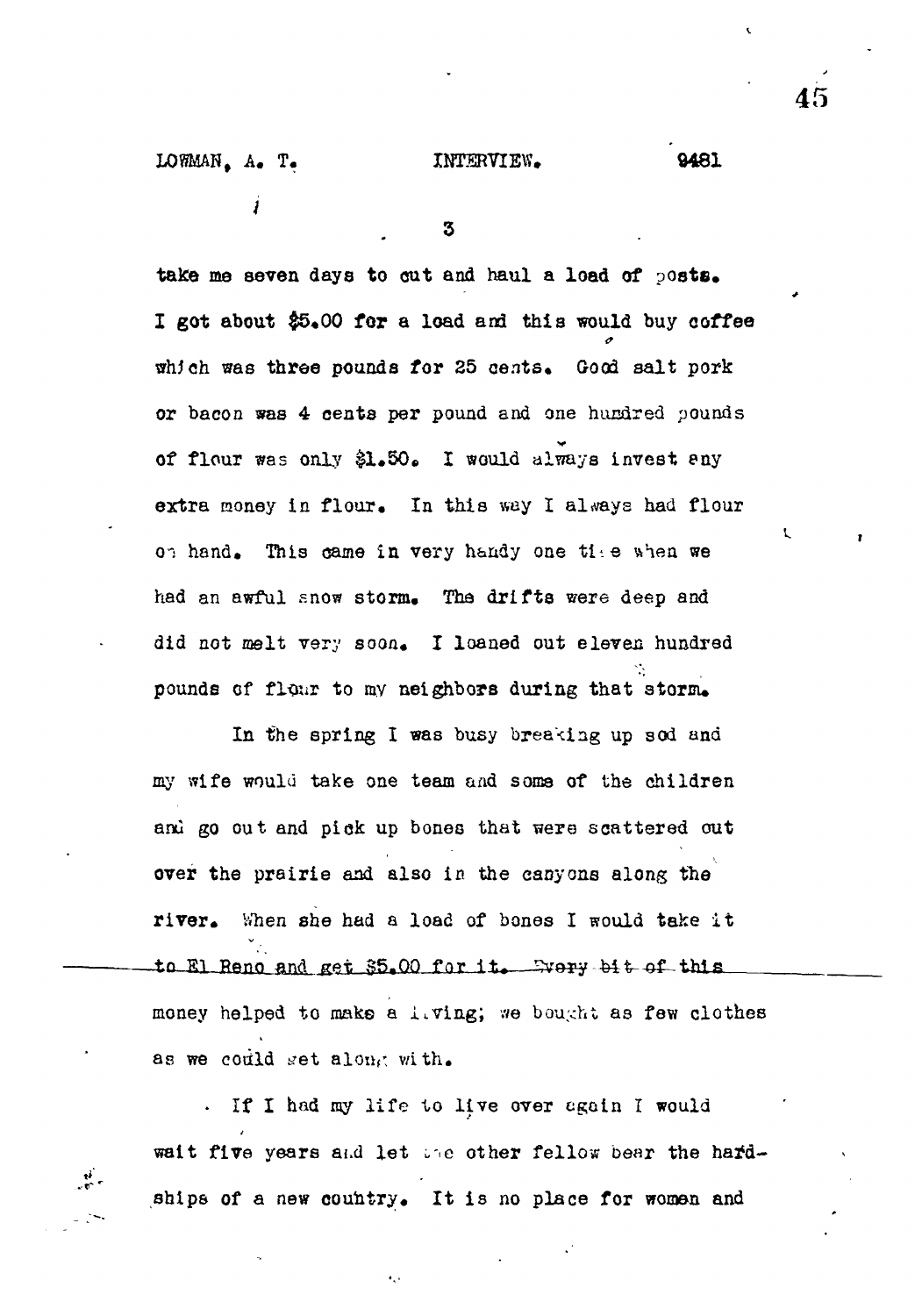children. We had three babies born after we came out there on the claim. We were happy and did not go hungry but it is just too hard; I would never do it again if I were young.

 $T_{\text{max}}$  and  $T_{\text{max}}$  the country star the country store store store store store and the post office.- Saturday nfvrno nr r»v«ry on© who coald if we conclude the store  $\sigma$ There alle crows noute heat b'.rl, hinch virege and run horse reces and exchange the gossip of the neighborhood. Many picnics were planned for Sundays and there were fishing parties a.d dances.

Watonga was our nearest post office and was twenty-five miles away. The road angled arross the country and ran through a corner of my yard. Later, country and reasonably and results are a through a corn T of ny yard. Later, 's corn T of ny yard. Later, 's c the country as surveyed and feneed and the section lines observed. The Frisco Railroad was built through  $J$ llnes and  $J$ llnes and  $J$ llnes and  $J$ llnes  $J$ to Fay. Then the Orient was built later. That was a about 1910 I think.

I broke sod with a sod pl w, and planted corn, kaffir and later wheat. There were no crows in those days but the blackbirds were just as bad and did as much damage as the crows do now.

9481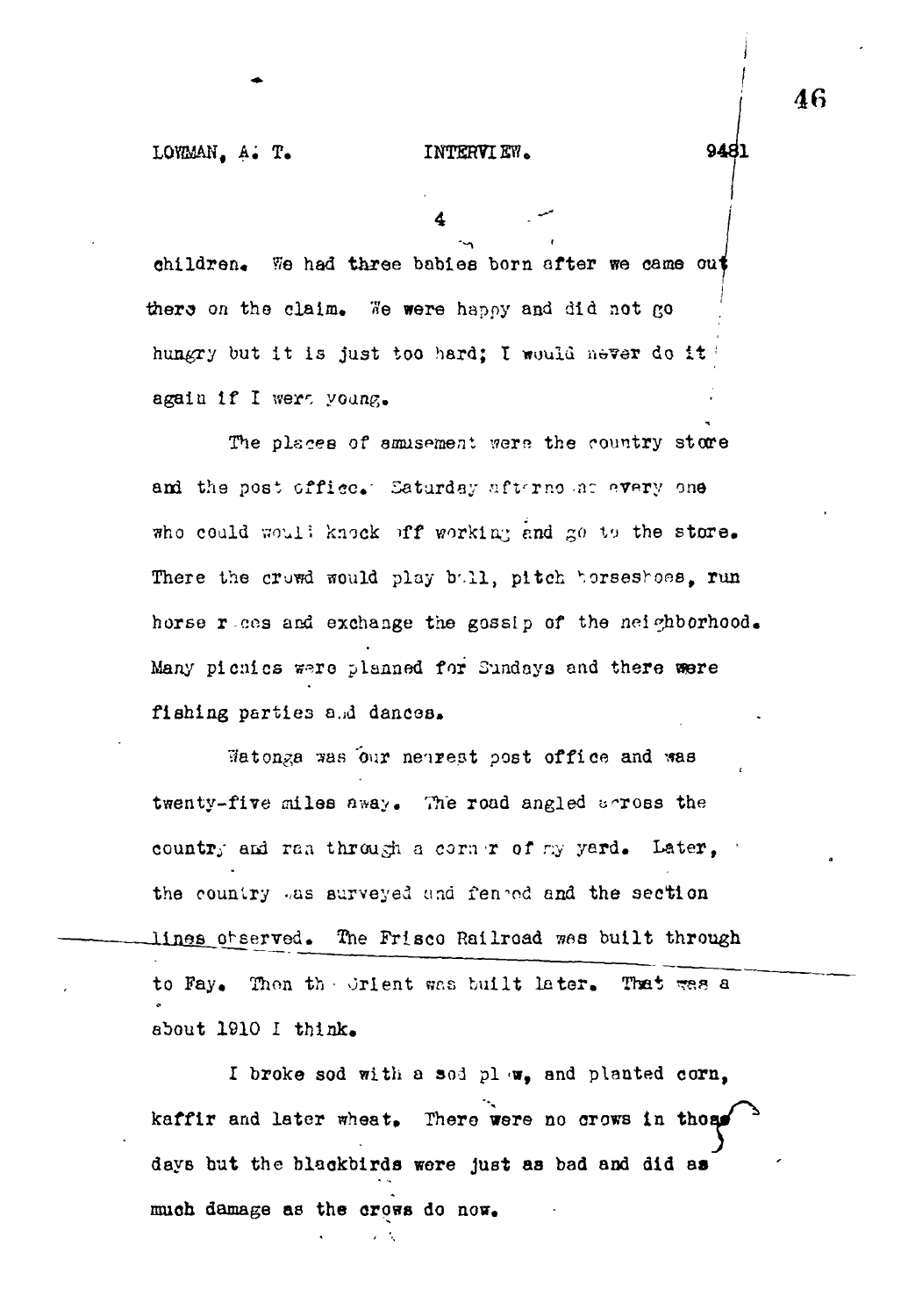We were not bothered with the Indians except Big Baby, a Cheyenne. He would come to our house and he would time his visits so that he would be there at meal time. We always gave him something to eat. Our neighbors would tell us not to do this, that Uncle Sam was feeding him. But my wife sa'd she would rather have his good will than his ill will and she always gave him something to eat.  $^{H}e$  would see her on the street in Watonga or Geary and he would pat her on the back and say, "Good squaw, good squaw," Big Baby went blind a few years before he died but he know our voices if we were near him.

We had Old Settlers picnics after a few years and people would come for twenty and twenty-five miles in wagons, carts and sometimes on foot and many on horseback. They would camp for a week, visit and play games. These picnics were held on Big Baby Creek between Oakwood and the South Canadian River,

Sawmills came into the country and I us'ed to cross the South Canadian River to work and often the w ter would rise while I was working and I would be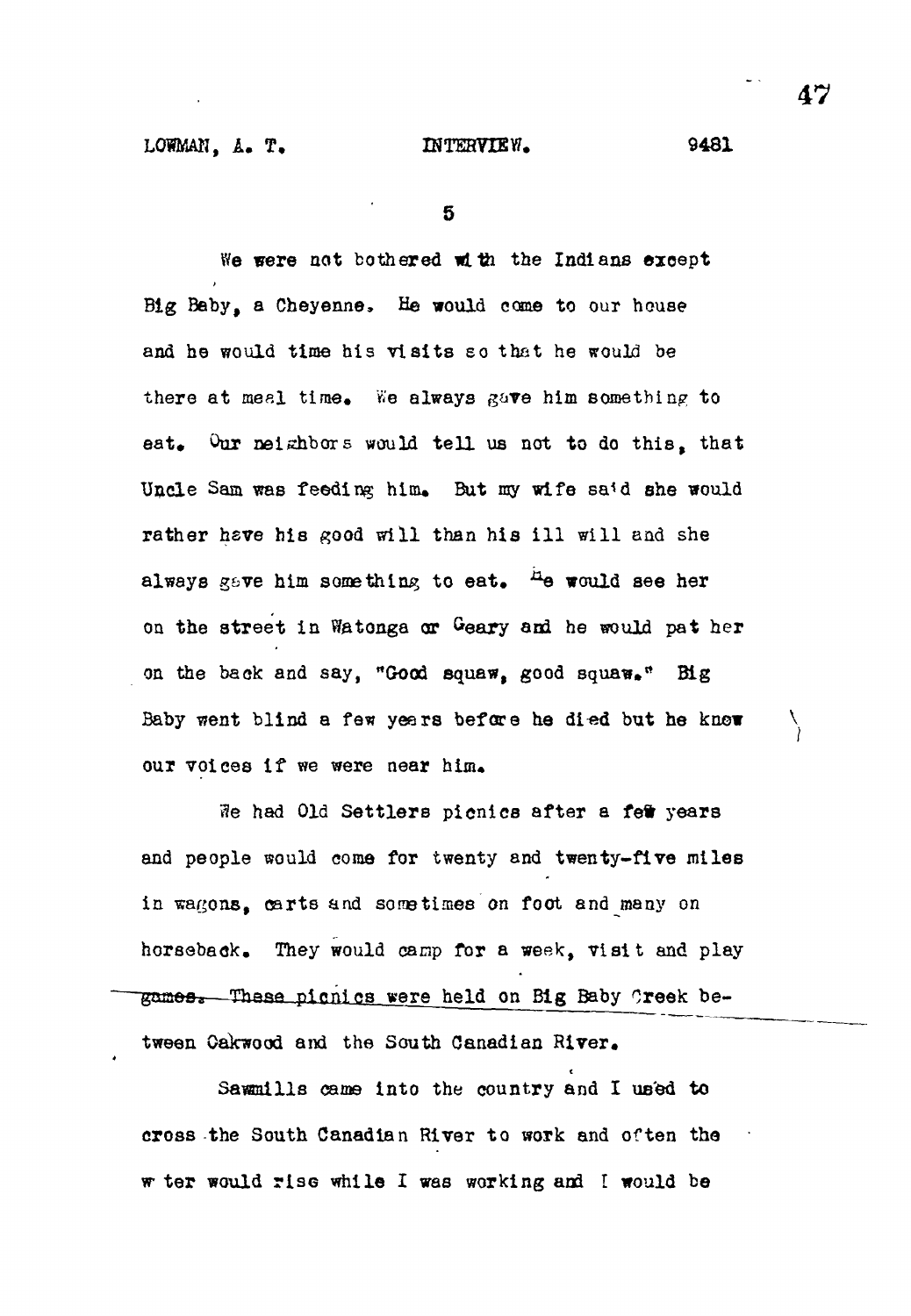*I*

**e**

compelled to stay away from home as long as three days before  $\frac{1}{2}$  qould cross the river.

I tuilt a house 16  $\times$  20 feet; I had a door in the **4** center and windows on each side. This house I built of native lumber. I did not get a floor in the house until two years after we had moved in. The loose sand would get as much as three inches deep. This was also very dusty. We would build a fire in the center of the room and the smoke would go right on through those clapboards on the roof. We had only a cook 3tove and this did not keep us warm. Then my wife got ao tired of wading around in that sand that she insisted that we spread straw on the floor and that kept down the dust and the children did not get so dirty. But it did away with our building a fire in the center of the room.

This house was in a low place and we had a flood that came up into the house. My wife wanted to move some place else so I built a dugout and made three rooms out of it. It was  $12 \times 32$  feet., One end was higher than the other and we lived in one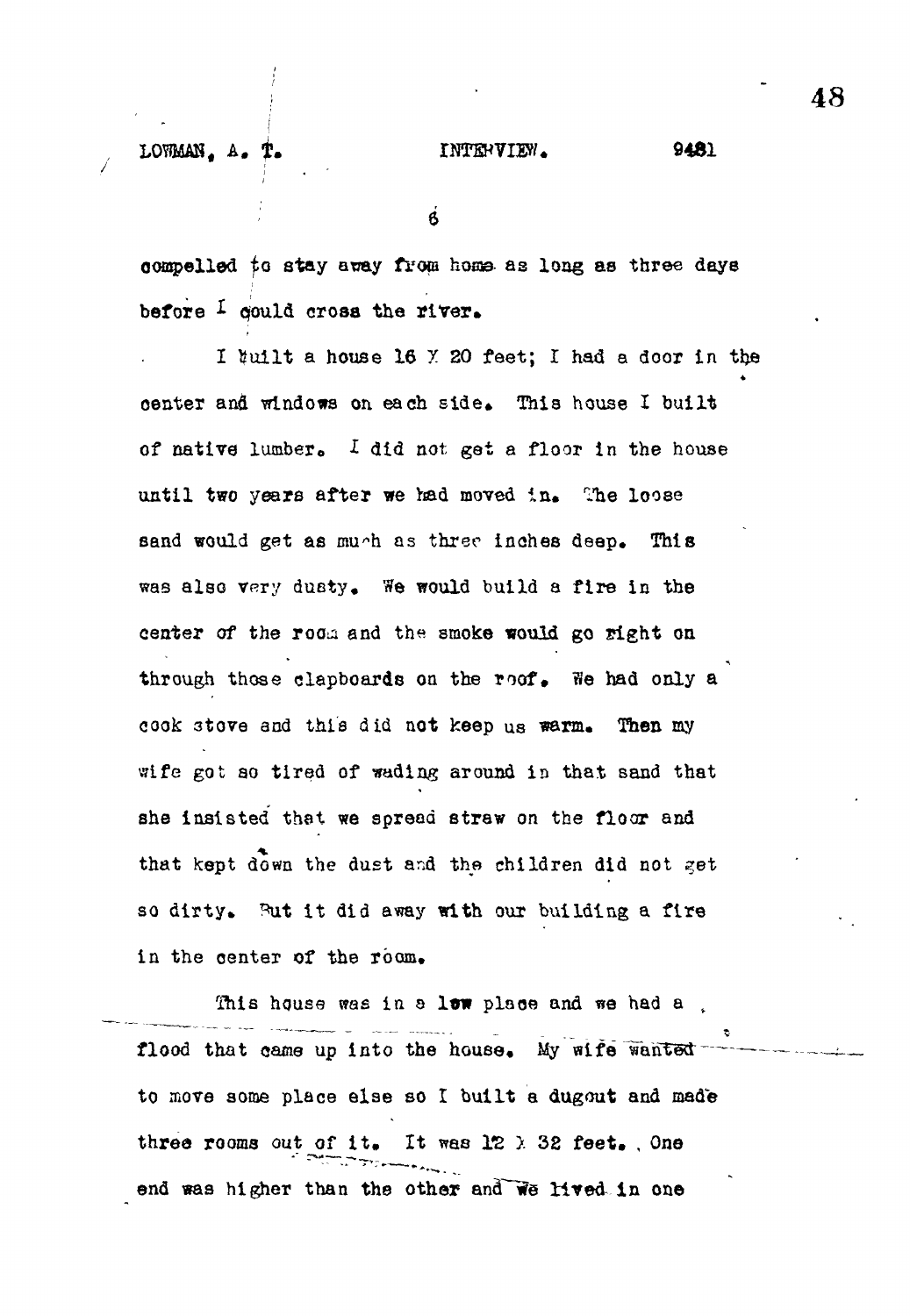**end for a while and kept our horses in the other end.** This was built up of native lumber and it was green. When it shrunk there were cracks three inches wide. **I made some mortar of "gyp" and sand and then put this on the roof three inches deep. The sides of the dugout were also cemented up with the mixture of gyp rook pounded up fine, and it was hard and white and it waa really a nicely finished house. We built a shelter for the horses and had all the three rooms for ourselYes. Later I put a shingle roof over the flat roof and it** was cool in summer and warm in winter.

**There were lots of sand, cherries and my wife would oan or dry ererything that she could, In this way we had £ lot of wild fruit put up; wild grapes** and plums were easy to get. Tomatoes used to grow out there just like you see pictures in the gurden **d catalogs.**

**Our children went to the diatriot school; at first we had three months; then they got more money and extended the term to four, fire, six, eeven and finally we had an eight month term. Two of my boys**

49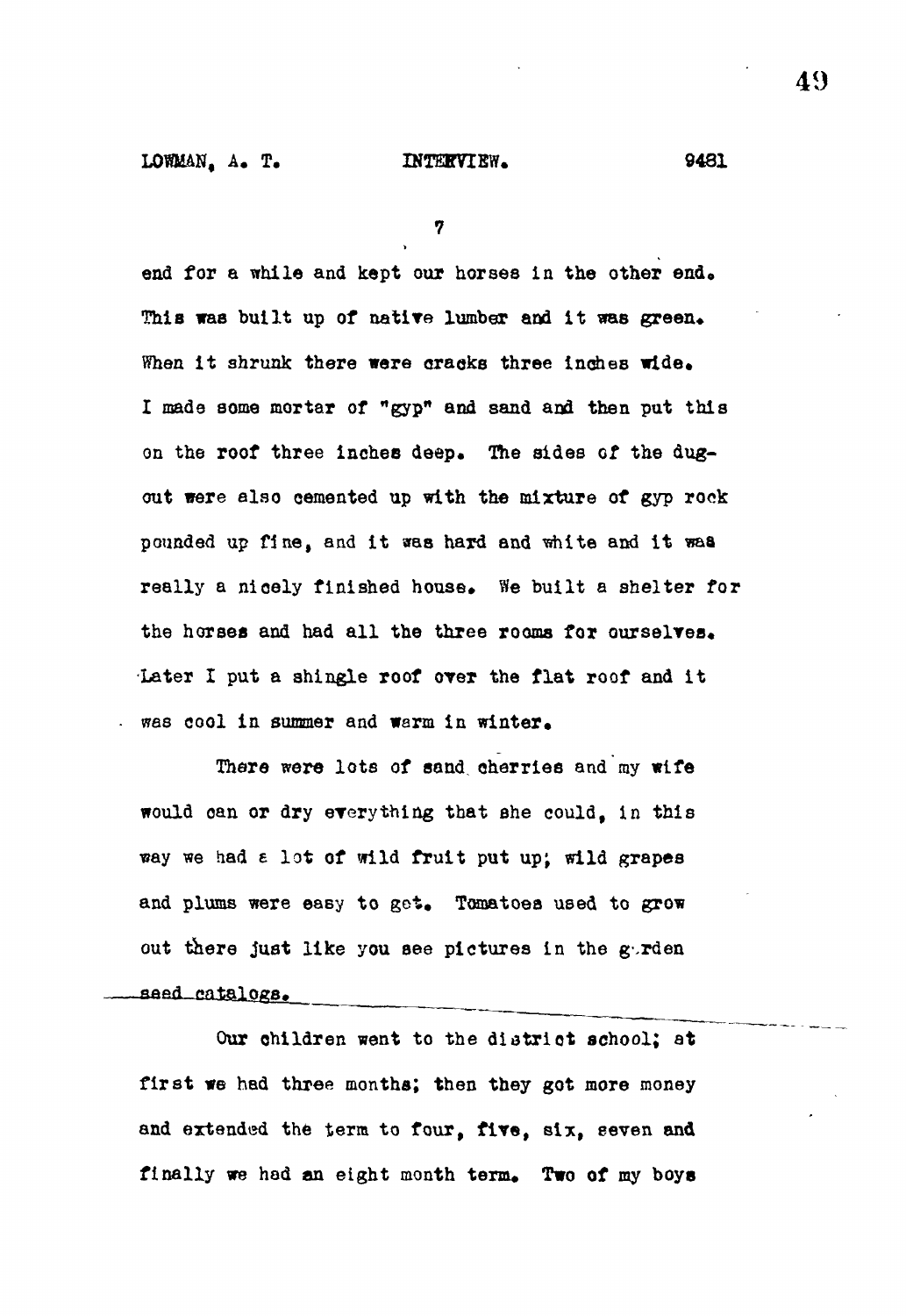S

would not go to school. The girls went pretty much of the time,

I had a reloading outfit for my shot gun and on rainy days the boys and I would re-load a lot of shotgun shells while we had to stay In dcors. These were to kill turkeys, shoot at coyotes and skunks that came to bother our chickens.

My wife raised one hundred and fifty little chickens with the twelve ol& hens that we started out with. I bought a cow the second year we were on the place, and later got a start of hogs and then we had our own meat, milk and butter. We tried turkeys but they would stray off a mile or two and were too much trouble unless some one herded them.

I was handy and I would make our chairs from . **{** saplings or small oak trees and put split bottoms in them and they looked just as nice as that one chair that I bought. I also half soled the shoes for the family. We all did our share. And our neighbors did the same. We all kept hustling along and there was not one in twenty-five who did not make a "go" of it.